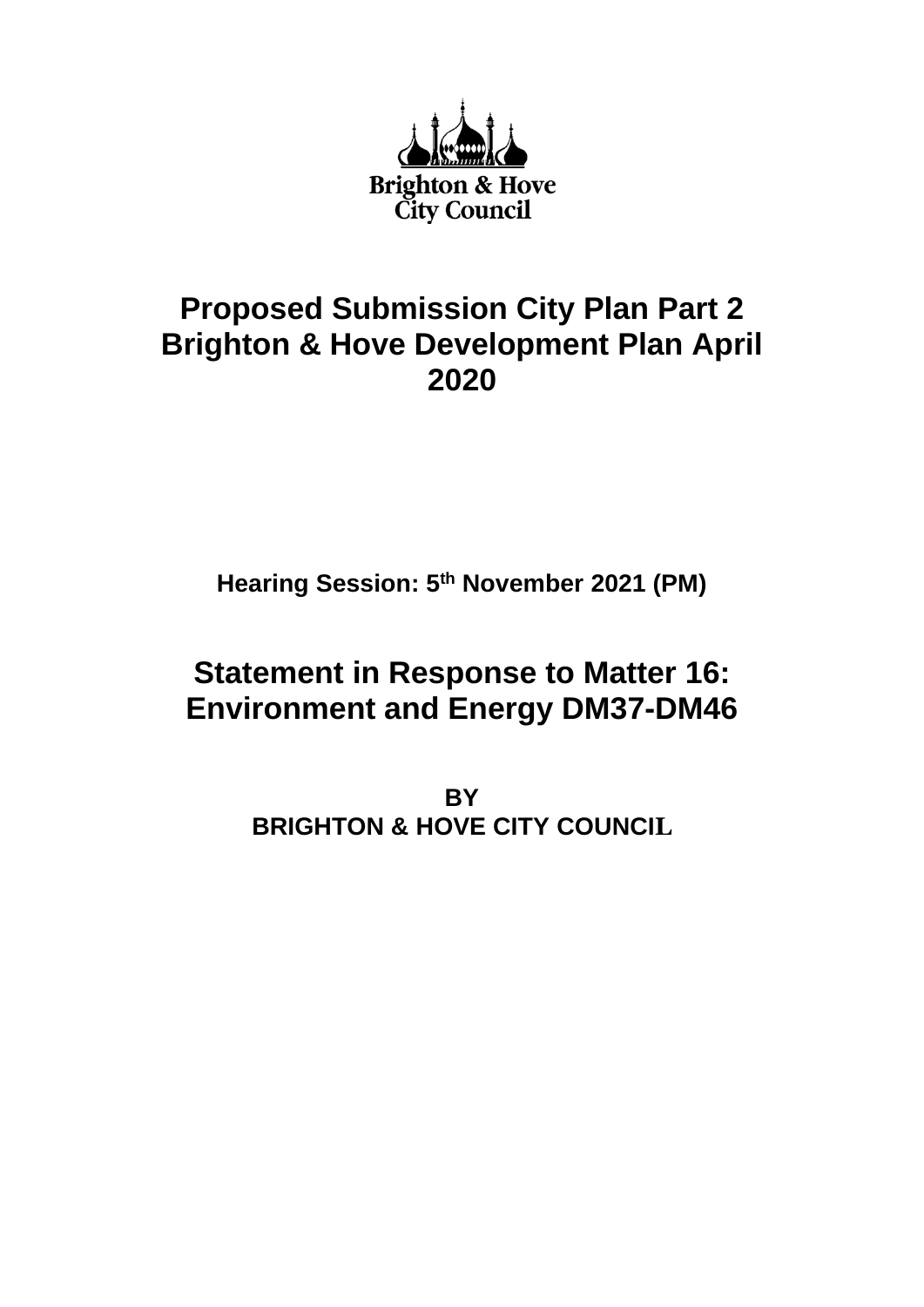# **List of Abbreviations**

AQMA – Air Quality Management Area

BREEAM - Building Research Establishment's Environmental

Assessment Method

CP8 – CPP1 Policy CP8 Sustainable Buildings

CP9 – CPP1 Policy Sustainable Transport

CP10 – CPP1 Policy CP10 Biodiversity

CPP1 - City Plan Part 1

CPP2 – City Plan Part 2

CSH – Code for Sustainable Homes

ESCC – East Sussex County Council

EPC - Energy Performance Certificate

FBS – Future Building Standards

FHS – Future Homes Standards

GIS – Geographical Information Systems

LCZs – Low and zero carbon energy technologies

LGS – Local Green Space

LNP – Local Nature Partnership

LPAs - Local Planning Authorities

LWSI – Local Wildlife Sites Initiative

MCZ – Marine Conservation Zone

NPPF - National Planning Policy Framework

PAN – Planning Advice Note

SOS – Sussex Ornithological Society

WMS – Written Ministerial Statement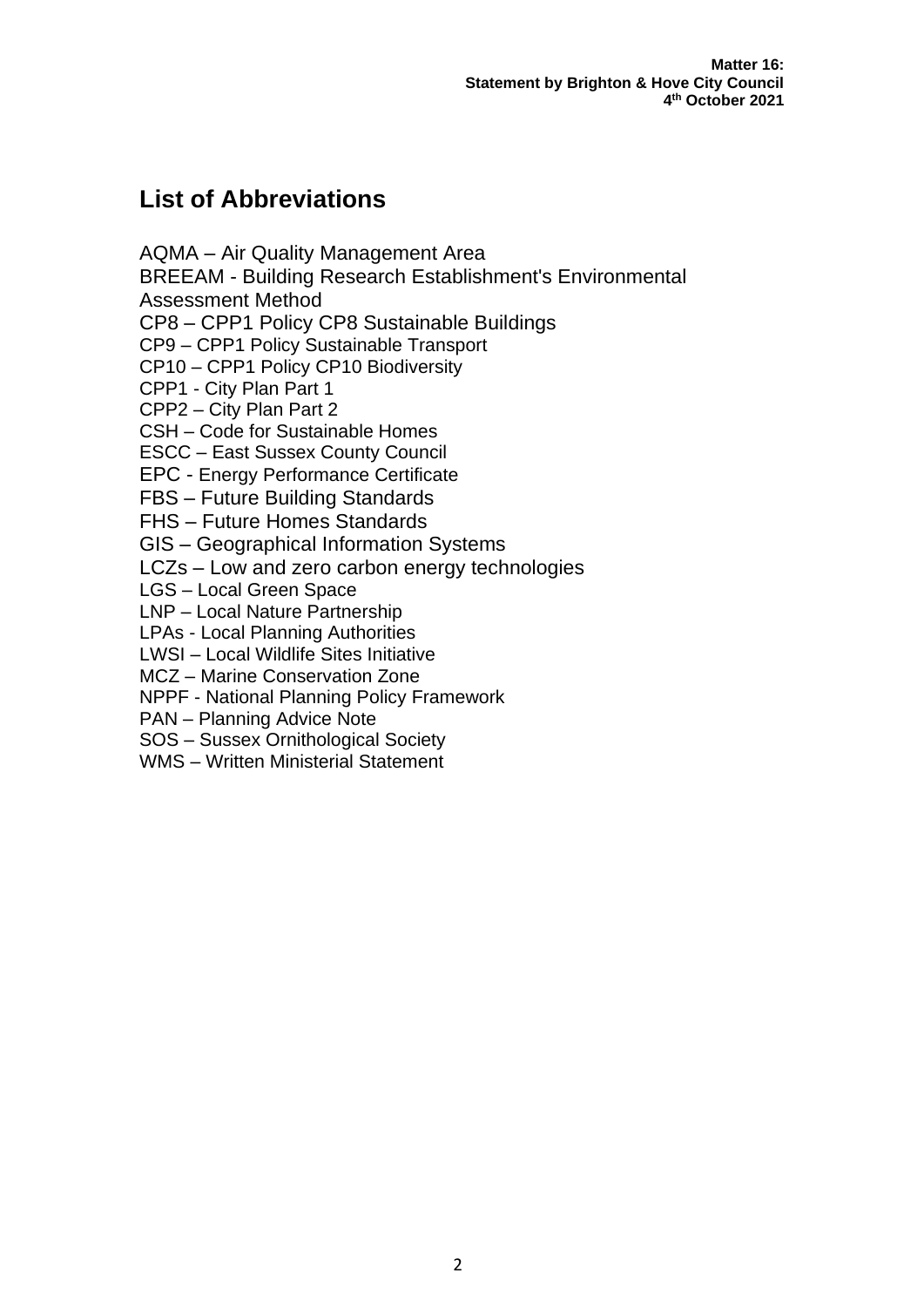# **DM37 Green infrastructure and nature conservation**

**Q1. Does the policy approach to biodiversity net gain and the mitigation hierarchy accord with NPPF paragraph 180, which sets out the mitigation hierarchy (avoid, mitigate, compensate)? Are modifications necessary to address this?**

1. The council has proposed to address representations made by Natural England (212) and ESCC Ecologist (254) by amendments as set out in MM45, MM46 and MM66 in BHCC02 (Revised Schedule of Modifications). This will ensure DM37 accords with NPPF paragraph 180. See also response to question 2. It is proposed that MM46 is revised (see highlighted text) as follows:

| MM | Policy      | DM37 Green infrastructure and nature conservation                                                                                                                                                                                                                                                                                 | To accord |
|----|-------------|-----------------------------------------------------------------------------------------------------------------------------------------------------------------------------------------------------------------------------------------------------------------------------------------------------------------------------------|-----------|
| 46 | <b>DM37</b> | Nature Conservation section. Amend first two bullet points to                                                                                                                                                                                                                                                                     | with the  |
|    | p.110       | read:                                                                                                                                                                                                                                                                                                                             | NPPF.     |
|    |             | accordance with the mitigation hierarchy requirements of<br>the NPPF <sup>*</sup> (link to footnote);<br>an additional measurable net gain in biodiversity is<br>$\bullet$<br>achieved;                                                                                                                                           |           |
|    |             | Footnote to read:                                                                                                                                                                                                                                                                                                                 |           |
|    |             | The "mitigation hierarchy" is set out in the NPPF paragraph 180,<br>the Biodiversity – code of practice for Planning and Development<br>and the British standard for Biodiversity management (BS42020)<br>2013. In essence it seeks avoidance of harm; then mitigation;<br>then compensation alongside new benefits for wildlife. |           |

#### **Q2. Does the policy appropriately set out the requirements for internationally designated sites, including the Habitats Regulations requirements, nationally and locally protected sites so as to be justified, effective and consistent with national policy, with particular regard to biodiversity net gain and the mitigation hierarchy?**

2. The council has proposed to address representations by Natural England (212) on Parts A, B and C of the policy, as well as representations submitted by various representors on Part C, by modifications in MM50, MM51, MM53, MM55 and MM67 (BHCC02). It is proposed to revise MM50, MM51 and MM55 as set out in the following table (see highlighted text for additional wording). The council considers that the policy together with these proposed modifications accords with the NPPF and all relevant requirements. Justification for the policy wording proposed in Part C(i) of MM55 can be found in MM67 and in the response to Matter 7 question 2.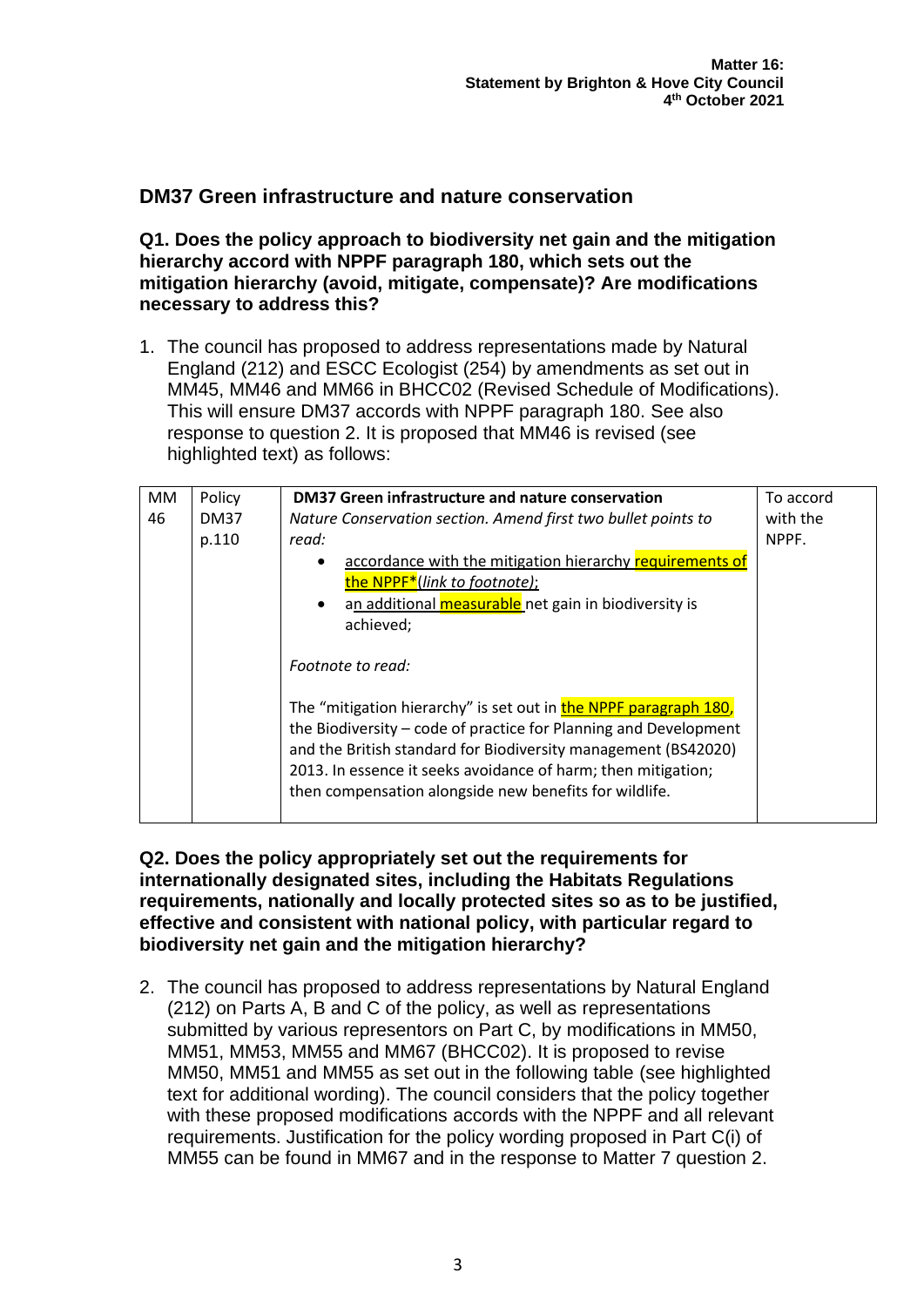| <b>MM</b> | Policy      | <b>Policy DM37 Green Infrastructure and Nature Conservation</b>     | To better       |
|-----------|-------------|---------------------------------------------------------------------|-----------------|
| 50        | <b>DM37</b> | Amend Part A. Internationally protected sites to read:              | reflect and     |
|           | p.111       |                                                                     | accord with     |
|           |             | All development must comply with the Conservation of Habitats       | the Habitats    |
|           |             | and Species Regulations (as amended) (link to new footnote).        | and Species     |
|           |             | Development likely to have significant effects on an international  | Regulations.    |
|           |             | site (either individually or in combination with other plans or     |                 |
|           |             | projects) and which would affect the integrity of the site will be  |                 |
|           |             | subject to Habitat Regulations Assessment and will not be           |                 |
|           |             | permitted unless the council is satisfied that:                     |                 |
|           |             | There is no alternative solution (which can be<br>i)                |                 |
|           |             | adequately demonstrated by the developer); and                      |                 |
|           |             | There are imperative reasons of overriding public<br>ii)            |                 |
|           |             | health or public safety for the development; and                    |                 |
|           |             | iii)<br>Adequate compensatory provision is secured.                 |                 |
|           |             | New footnote to read:                                               |                 |
|           |             | The Conservation of Habitats and Species Regulations 2017 (as       |                 |
|           |             | amended)                                                            |                 |
| MM        | Policy      | <b>Policy DM37 Green Infrastructure and Nature Conservation</b>     | To better       |
| 51        | <b>DM37</b> | Amend Part B. Nationally protected sites to read:                   | accord with     |
|           | p.111       |                                                                     | the NPPF        |
|           |             | Development proposals should avoid impacts on nationally            | paragraph 180   |
|           |             | protected sites (link to new footnote). Development proposals       | and to reflect  |
|           |             | likely to have an adverse effect on the site's' notified special    | Natural         |
|           |             | interest features will not be permitted, unless the only exception  | England's       |
|           |             | is if:                                                              | concerns that   |
|           |             | i)<br>the benefits of the development, at this site, clearly        | biodiversity    |
|           |             | outweigh both the likely impact to notified features on the site    | net gain is not |
|           |             | and any broader impacts on the network of nationally protected      | applicable to   |
|           |             | sites; and                                                          | statutory       |
|           |             | ii)<br>the loss impacts can be mitigated in accordance with the     | designations.   |
|           |             | mitigation hierarchy; through on or off-site habitat creation to    |                 |
|           |             | achieve a net gain in biodiversity/ geodiversity.                   |                 |
|           |             | Footnote to read: Development likely to have a significant effect   |                 |
|           |             | on nationally protected sites will be required to assess the impact |                 |
|           |             | by means of an Environmental Impact Assessment.                     |                 |
|           |             | NB: This modification is proposed to replace MM51 (BHCC02)          |                 |
| MM        | Policy      | <b>Policy DM37 Green Infrastructure and Nature Conservation</b>     | To better       |
| 55        | <b>DM37</b> | Move and amend the following section of the final paragraph         | accord with     |
|           | p.112       | from page 112 to follow the new proposed section heading            | <b>NPPF</b>     |
|           |             | entitled "Designated Sites" on page 111 and prior to existing       | paragraph 180   |
|           |             | paragraph that reads "Proposals for development within a            | and improve     |
|           |             | designated site of importance to nature conservation                | effectiveness   |
|           |             |                                                                     | of policy.      |
|           |             | Where proposals are liable to cause direct or indirect harm         |                 |
|           |             | impact-to-a designated sites, they must provide:                    |                 |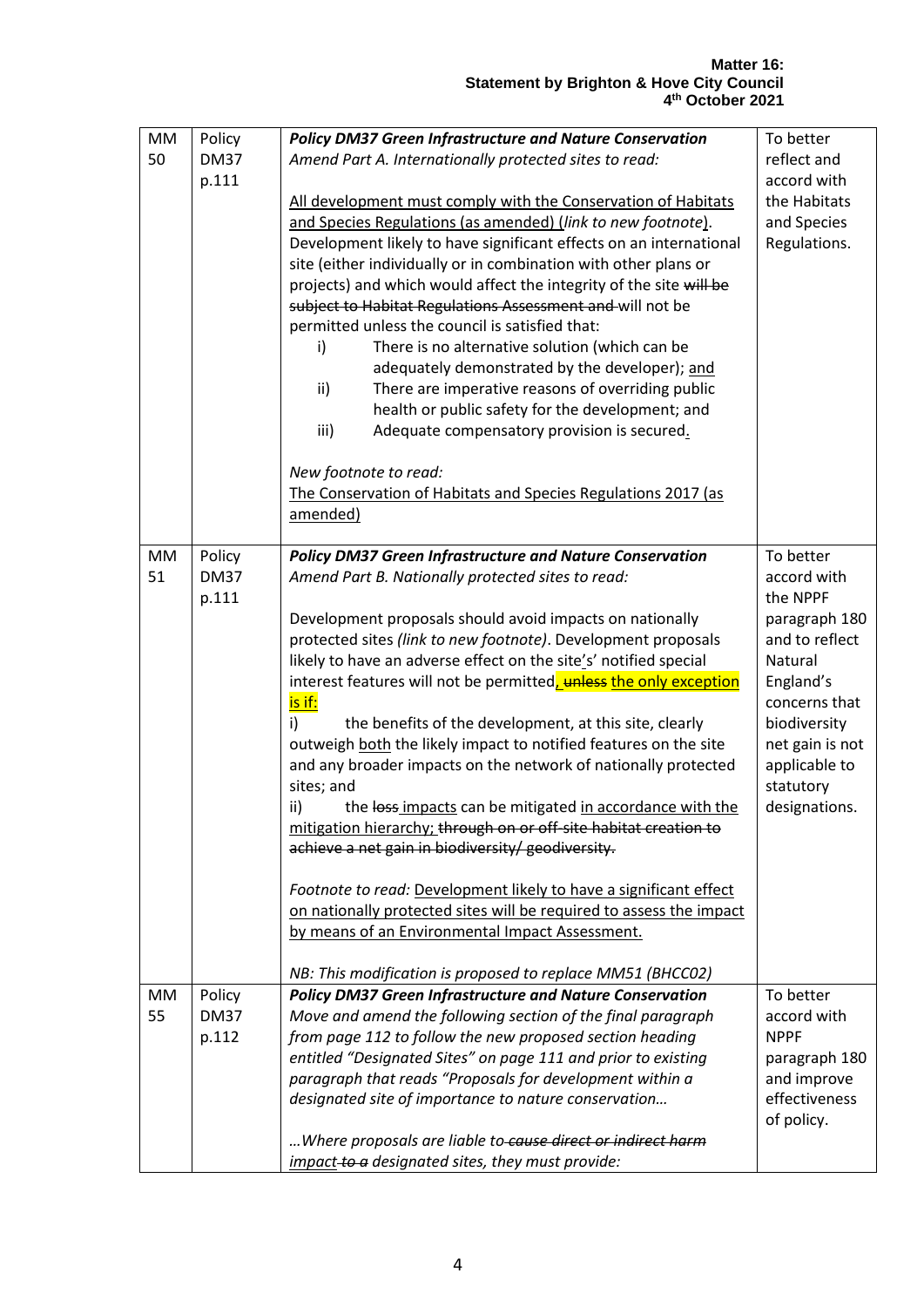| evidence to demonstrate that the objectives of the<br>a)      |  |
|---------------------------------------------------------------|--|
| designation and integrity of the area will not be undermined; |  |
| funded management plans that secure the long term<br>b)       |  |
| protection and enhancement of remaining features72; and       |  |
| up-to-date information about the<br>C)                        |  |
| biodiversity/geodiversity which may be affected, and how loss |  |
| can be mitigated to achieve measurable net gains.             |  |
|                                                               |  |
| NB: This modification is proposed to replace MM55 (BHCC02)    |  |

#### **Q3. In relation to the nature conservation requirements, is the term priority species and habitats clear and unambiguous?**

3. Representations from the RSPB (154) and SOS (228) proposed an additional reference to measures for swifts and bees within this section of the policy. However, it was considered too detailed to refer to species within this section. Discussions were held with the County Ecologist to ascertain whether the wording "priority species" would cover these species; this guided the council to amend the wording from "priority" to "notable and protected" as proposed in MM47 to ensure wider coverage of species. Footnote 79, policy DM37, provides further explanation of the legislative framework.

#### **Q4. Should the policy include a specific net gain target? If so would this be justified by the evidence?**

4. No, as the approach to biodiversity net gain is established in CPP1 Policy CP10. The council is aware of the LNP (Local Nature Partnership) aspiration for a 20% target and has committed to working with the LNP to bring forward evidence to support this target in MM66. The CPP1 review will provide a mechanism to consider the inclusion of a specific target.

#### **Q5. What was the methodology used to identify the LWS (appendix 3)? Is it robust and is each justified by the evidence? How were the boundaries defined?**

5. The methodology accords with Defra guidance<sup>1</sup>, is considered robust, and justifies the LWS designations. The methodology, as described in sections 3.2 and 4 of the ED10 LWS Review 2017, Updated 2020, included steering group approval of the site selection criteria (ED10 Appendix 1) and sites for survey; site surveys undertaken by an ecologist; landowner consultation; survey review against the pre-agreed selection criteria undertaken by selection panels; and recommendations for designation by selection panels in 2013 (ED10 Appendix 3). Boundaries were defined through this process; survey forms included maps of each survey site, which were digitised onto GIS.

<sup>&</sup>lt;sup>1</sup> Defra, 2006. Local Sites. Guidance on their identification, Selection and Management.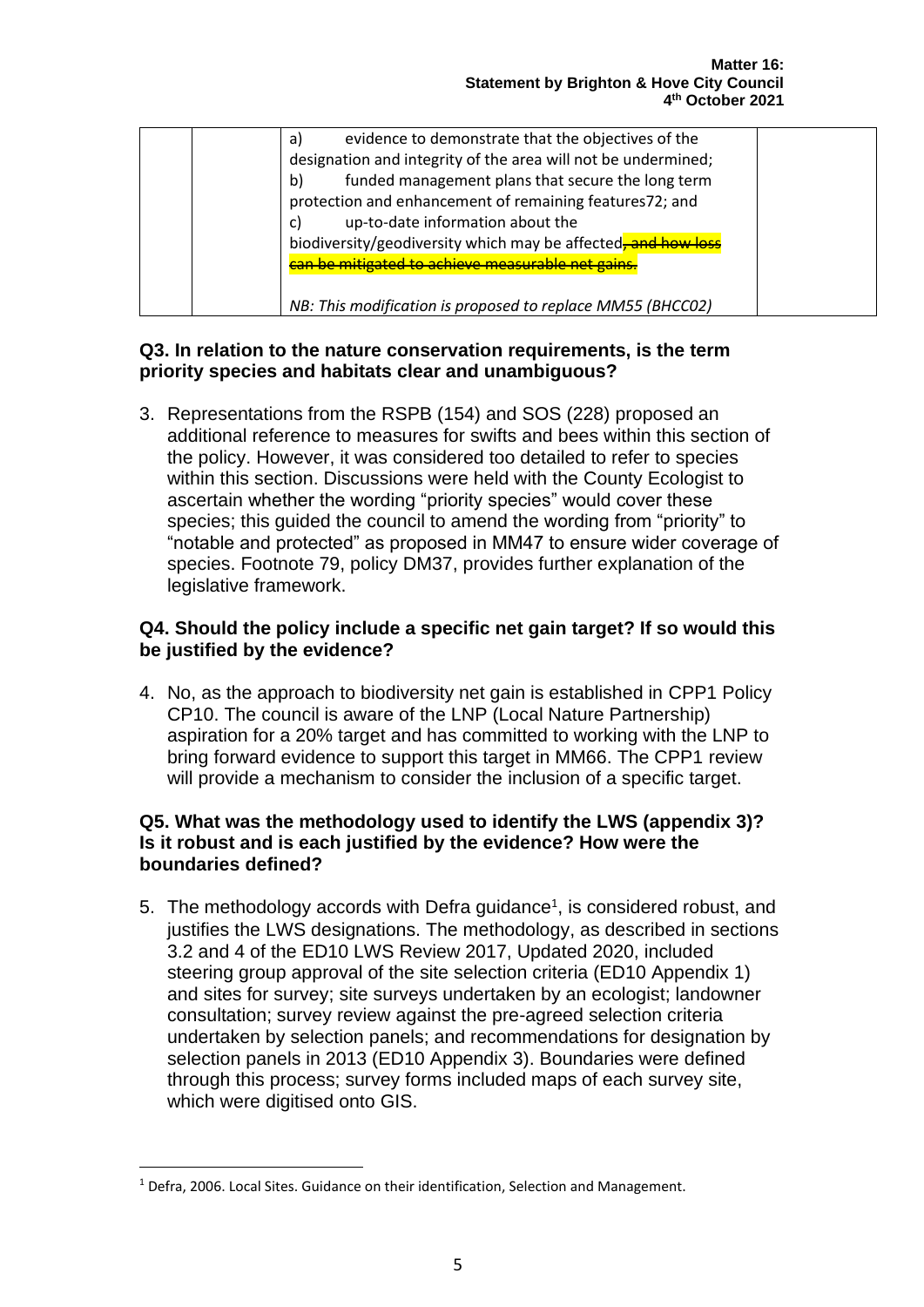- 6. In 2017, the East Sussex Technical Panel reviewed the 2013 decisions. This included review of all surveys, maps and assessment of sites against both Brighton & Hove and Sussex selection criteria (ED10 Appendix 5). During the process, boundaries were further defined with any changes assessed to ensure new areas merited designation and/or that areas were removed where appropriate, (ED10 Appendix 5). Sites that did not have sufficient survey information were retained as candidate sites, pending further survey.
- 7. Consultation on sites proposed for designation, as well as those proposed for de-selection, was undertaken with site owners concurrently with consultation on the draft CPP2. Representations submitted were considered by the Sussex LWSI, Further actions taken included additional surveys, leading to some boundaries being redefined or deletion of sites. Final approval, including consideration of any representations and evidence submitted by site owners, was given by the Sussex LWSI Technical Panel.

#### **Q6. Are other modifications required to ensure that the policy is justified, effective and consistent with national policy and to ensure that it is clearly written and unambiguous, so it is evident how a decision maker should react to development proposals?**

8. Modifications MM45 to MM70 (BHCC02) have been proposed to address representations, improve effectiveness and ensure accordance with the NPPF. Further modifications are proposed in response to questions 1 and 2 above. In addition, the following modification is proposed:

| MM | Policy      | <b>Policy DM37 Green Infrastructure and Nature Conservation</b>        | To better    |
|----|-------------|------------------------------------------------------------------------|--------------|
| ## | <b>DM37</b> | Amend bullet point list under Nature Conservation section to read:     | accord with  |
|    | page 110    |                                                                        | NPPF and to  |
|    |             | ancient woodland and irreplaceable habitats are protected<br>$\bullet$ | address      |
|    |             | that appropriate and long-term management of new or<br>$\bullet$       | ongoing      |
|    |             | existing habitats is secured and opportunities to connect              | discussions  |
|    |             | habitats are secured to ensure a network of nature                     | with Natural |
|    |             | recovery <sup>67</sup> ; and                                           | England      |
|    |             |                                                                        |              |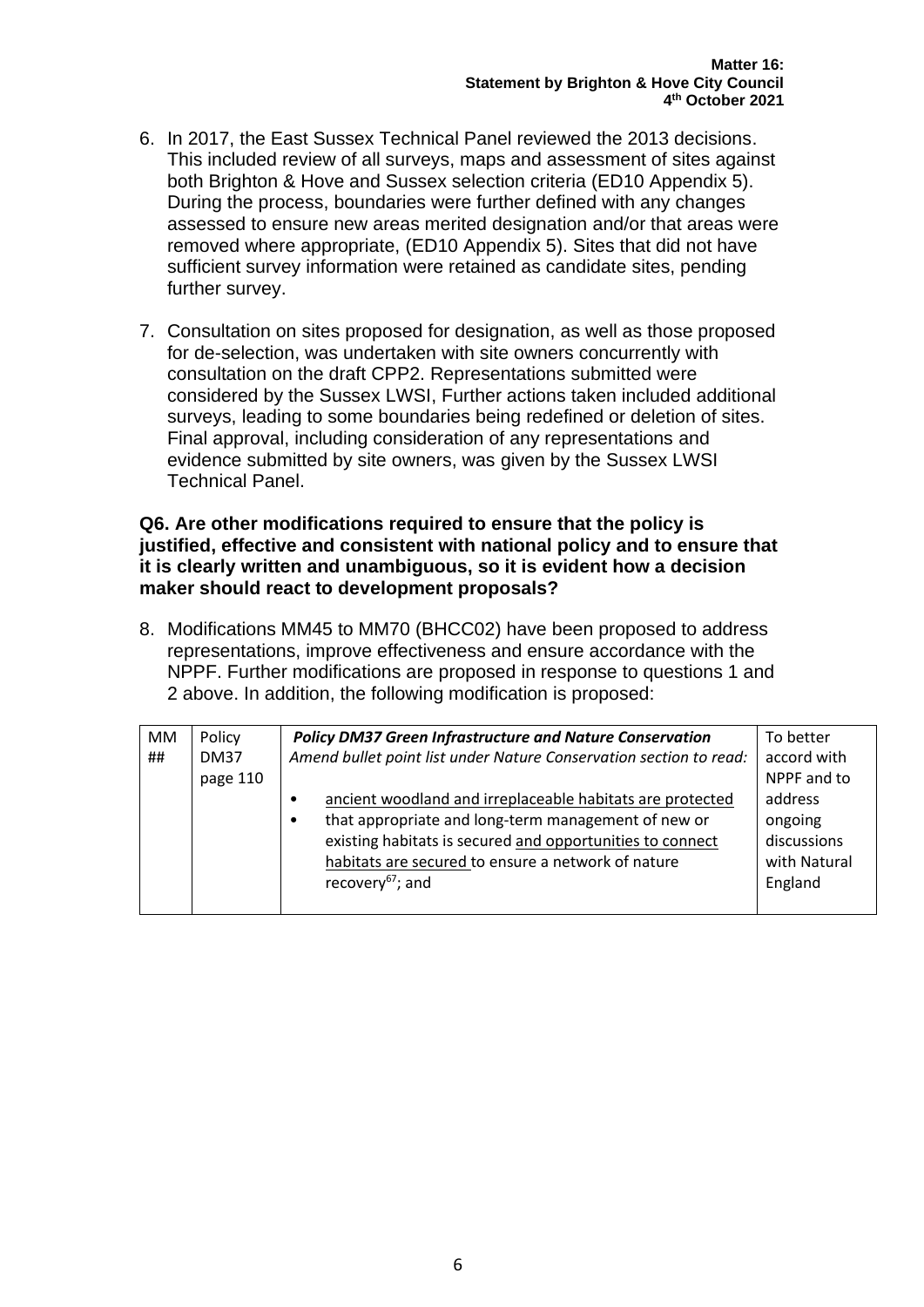## **DM38 Local Green Spaces**

**Q1. What is the justification for each of the local green spaces designated? What methodology was used to assess land for designation and is it robust? Would each accord with the criteria set out in NPPF paragraphs 101 and 102? How were the boundaries defined? Is there any justification for amending the boundaries?** 

9. The process which led to the identification of the LGS sites in DM38 is set out in Paragraphs 4.12-4.14 of ED21a Urban Fringe Assessment (UFA) 2014 and restated in Chapter 3 of ED24 UFA 2021 Update. Section 5 of TP04 LGS Topic Paper sets out the Council's methodology used for assessing sites in relation to the criteria listed in NPPF paragraphs 101 and 102<sup>2</sup>. Appendix 1 of TP04 sets out the Council's site level assessment of the four sites in DM38 and the other candidate sites proposed by consultees at the Regulation 18 and 19 consultation stages. All four LGS proposed in DM38 have well defined boundaries as explained in Section 6 and Appendix 1 of TP04, therefore the Council does not see any justification for amending the boundaries.

#### **Q2. Overall, would the methodology used accord with the purpose of local green spaces which allows communities to identify and protect green areas of particular importance to them through local and neighbourhood plans?**

10.Yes, as set out in TP04 Section 6, the four LGS sites proposed are important green spaces with particular value for the city as a whole. All are subject to multiple open space, environmental and heritage designations and are well used by their local communities. The LGS designations have received support from the majority of respondents at each stage of CPP2 consultation with no objections to the proposed DM38 designations at Regulation 19 stage.

#### **Q3. Is there justification for any other local green spaces that would meet the criteria set out in national policy and guidance?**

- 11.No, the Council considers there is insufficient justification to designate additional LGS sites at this stage. Strong representations have been made for the designation of Whitehawk Hill as LGS and these arguments are reviewed in detail in TP04 and ED24. However, the Council considers that Whitehawk Hill does not fully satisfy the NPPF and NPPG criteria in that it covers an extensive area of the urban fringe without clearly definable boundaries.
- 12.Several smaller sites have also been proposed and these have been reviewed individually in TP04 Appendix 1. The Council considers there is

 $<sup>2</sup>$  Referenced in the TP04 Local Green Space Topic Paper as Paragraphs 99 and 100 in the previous</sup> February 2019 version of the NPPF.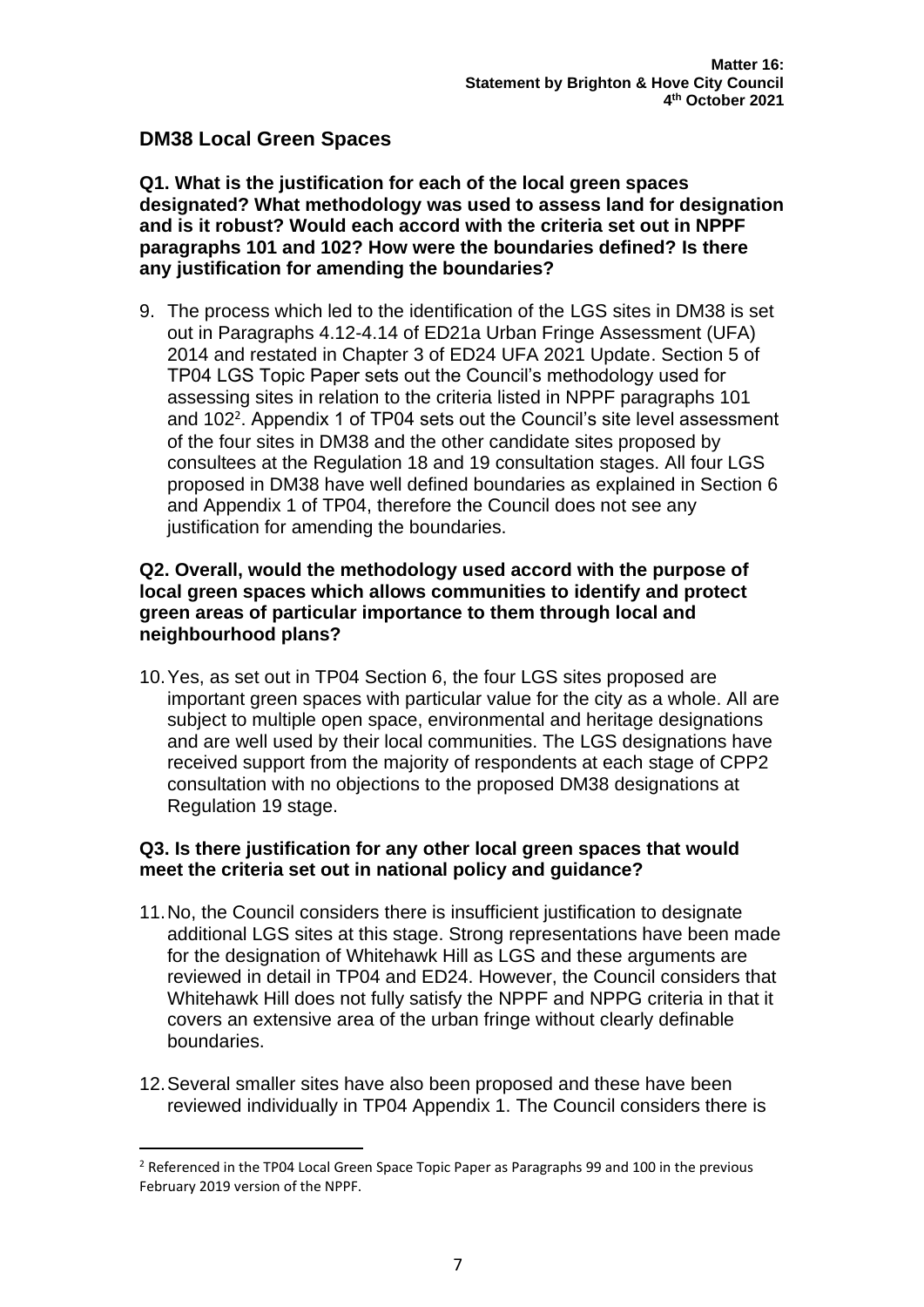insufficient evidence that these sites have demonstrably special qualities relative to other potential sites, and there is limited information on their value to local communities. To demonstrate this would require more comprehensive assessment of all potential sites in the city and further local community consultation. This would be beyond the current scope of CPP2. However, Paragraph 2.295 states that there may be scope for further sites to be designated through the preparation of neighbourhood plans subject to meeting NPPF criteria.

**Q4. Any future development on the designated local green spaces would be subject to general green belt restrictions as set out in NPPF paragraphs 147-151. In this regard, what implications would designation have on the operational needs of Hollingbury Park and any necessary highway access routes encroaching on Benfield Valley? Would either be a limitation to designation?**

13.No, it is not considered that the restrictions on development in NPPF Paragraphs 147-151 would limit the proposed LGS designations. Paragraph 149 allows for new development related to outdoor sport and recreation and the extension and replacement of existing buildings, whilst Paragraph 150 allows for local transport infrastructure which can demonstrate a requirement for a Green Belt location. Such developments are required to preserve the openness of the Green Belt and not conflict with the purposes of including land within it. Such restrictions would not unduly constrain the existing or potential future uses within the proposed LGS and these would continue to be focused on outdoor leisure and recreation.

# **DM39 Development on the Seafront**

#### **Q1. In requiring proposals that generate a need for enhanced coastal defences to accord with the relevant Shoreline Management Plan and Coastal Strategy Study, would the policy be justified and effective?**

14.DM39a) is justified as the coastal frontage of the city is considered at risk from tidal flooding<sup>3</sup>. CPP1 Policies SA1 and CP11 set out the overarching approach to flood risk and maintaining coastal defences. The council's policies for coastal management and coastal defence works are set out in the Shoreline Management Plan and coastal defence strategies<sup>4</sup>. To improve effectiveness the following Main Modification is proposed:

<sup>3</sup> ED13a Strategic Flood Risk Assessment Level 1 and Level 2 Screening -October 2018

<sup>4</sup> OD54 Beachy Head to Selsey Bill Shoreline Management Plan 2006; OD55 Brighton Marina to Saltdean Strategy 2001 and OD56 Brighton Marina to River Adur Strategy 2014 or updates.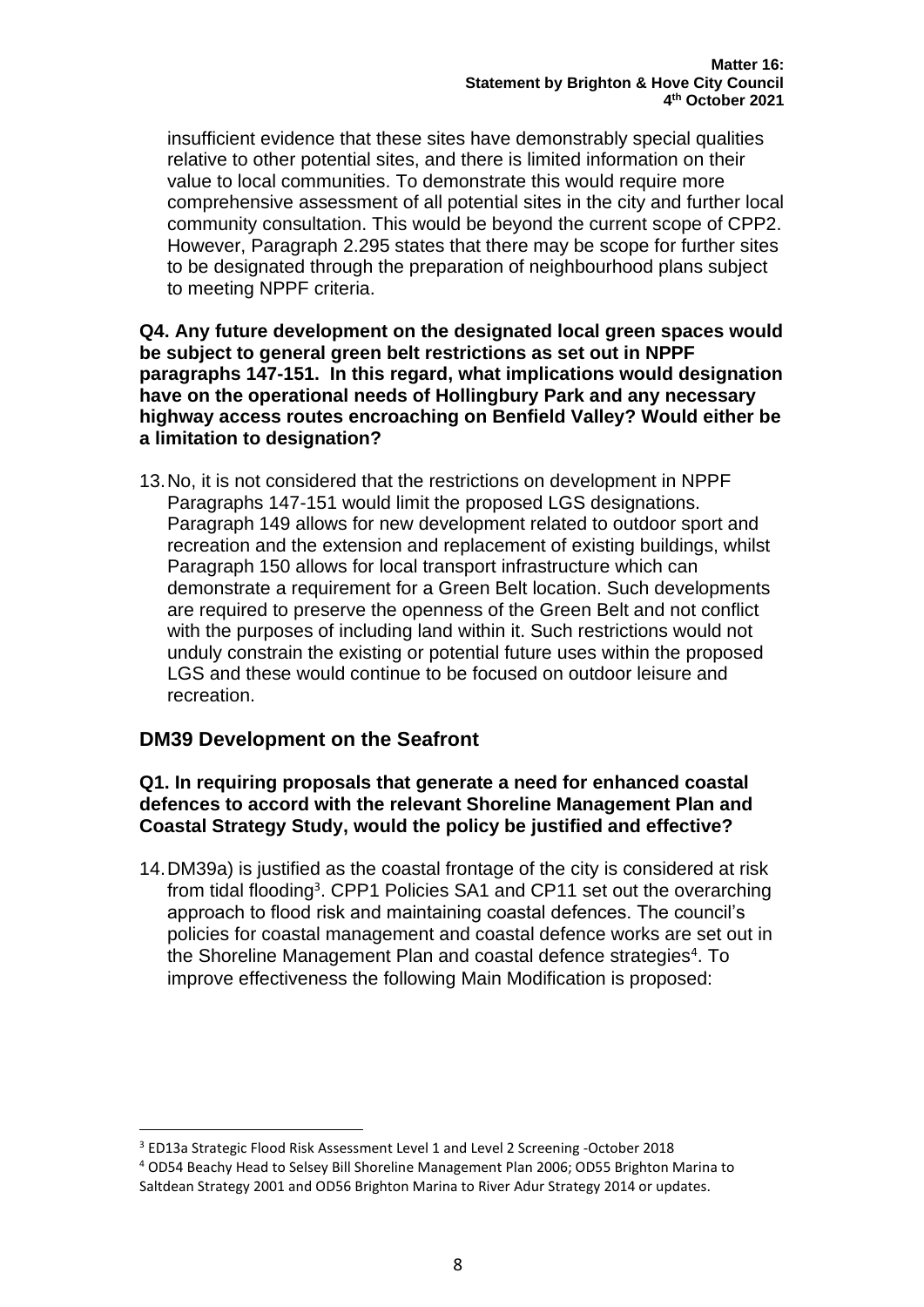| MM | Policy      | <b>Policy DM39 Development on the Seafront</b>                                                                                                                                                        | For clarity |
|----|-------------|-------------------------------------------------------------------------------------------------------------------------------------------------------------------------------------------------------|-------------|
| ## | <b>DM39</b> | Amend part a) of policy to read:                                                                                                                                                                      |             |
|    | page 119    |                                                                                                                                                                                                       |             |
|    |             | a) accord with be consistent with the relevant Shoreline<br>Management Plan and Coastal Strategy Study <sup>1</sup> ;                                                                                 |             |
|    |             | include new footnote: Beachy Head to Selsey Bill Shoreline<br>Management Plan 2006; Brighton Marina to Saltdean<br>Strategy 2001 and Brighton Marina to River Adur Strategy<br>2014 or their updates. |             |

#### **Q2. Does the policy provide appropriate safeguards against development that would be likely to have an adverse impact on designated sites, such as Beachy Head West Marine Conservation Zone (MCZ)? Is reference to an MCZ assessment necessary**?

15.To provide appropriate safeguards, it is suggested that main modification MM70 to the last paragraph of DM39 (MM70) could be amended to add reference to MCZ assessment (highlighted text):

| <b>MM70</b> | Policy DM39 | <b>Policy DM39 Development on the Seafront</b>  | For clarity |
|-------------|-------------|-------------------------------------------------|-------------|
|             |             | Amend last paragraph of policy to read:         | and better  |
|             | page 119    |                                                 | accord with |
|             |             | All developments providing sea-based activities | <b>NPPF</b> |
|             |             | or with a potential impact upon the marine      |             |
|             |             | environment should have appropriate regard to   |             |
|             |             | the Beachy Head West Marine Conservation Zone   |             |
|             |             | and be in accordance with the South Marine      |             |
|             |             | Plans. Development that would be likely to have |             |
|             |             | an adverse impact on designated sites including |             |
|             |             | the Beachy Head West Marine Conservation Zone   |             |
|             |             | will need to accord with DM37 Green             |             |
|             |             | Infrastructure and Nature Conservation which    |             |
|             |             | requires the impact to be assessed through a    |             |
|             |             | <b>MCZ Assessment.</b>                          |             |
|             |             |                                                 |             |

16.In addition, along with the related modification MM69 to Policy DM37, it is proposed that MM52 could be further amended as follows (see highlighted text):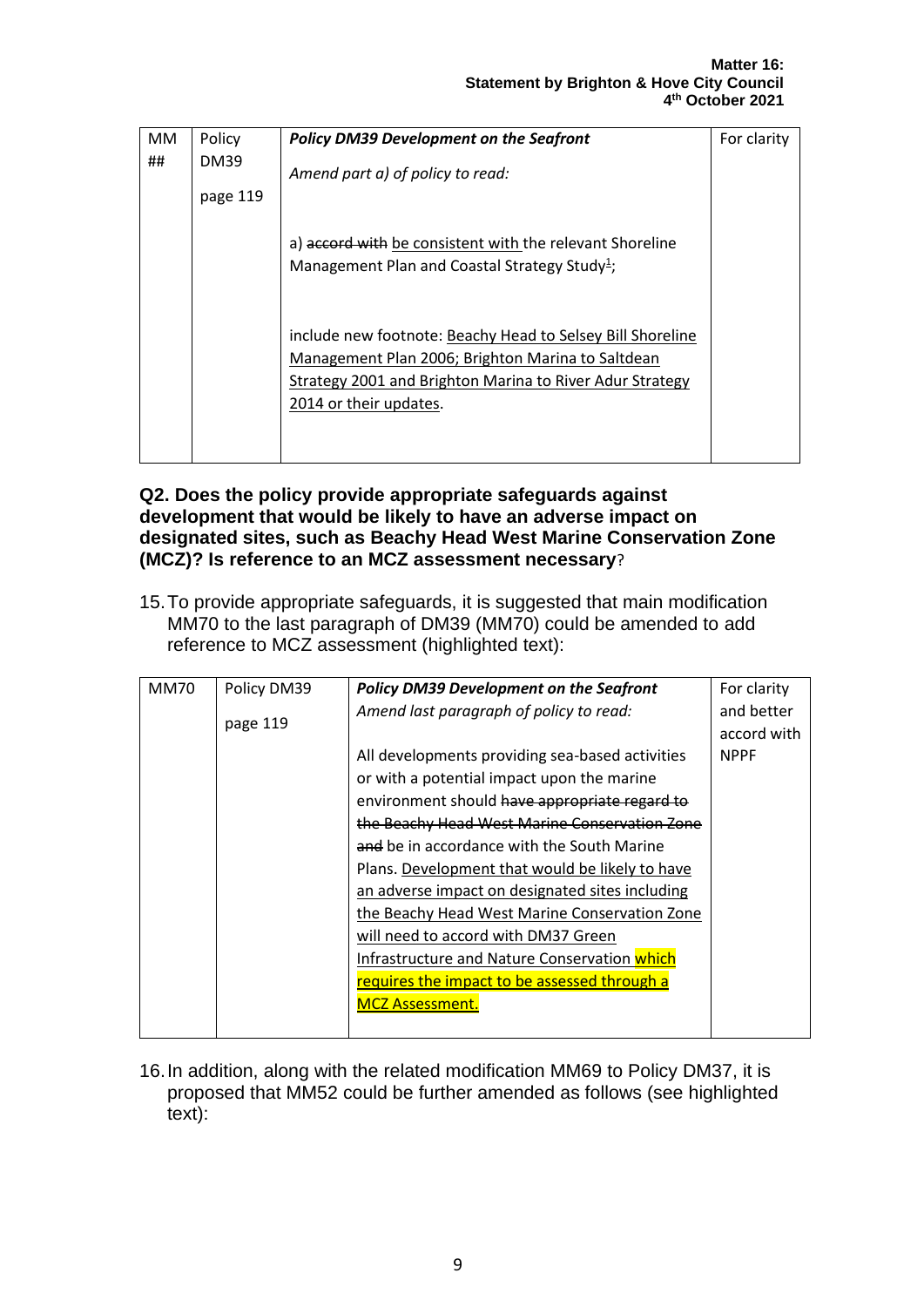| <b>MM52</b> | Policy DM37 | <b>Policy DM37 Green Infrastructure and Nature</b> | Unnecessar  |
|-------------|-------------|----------------------------------------------------|-------------|
|             | page 112    | <b>Conservation</b>                                | y as policy |
|             |             | Move the first paragraph of page 112 and place     | text        |
|             |             | as a footnote linked to the first sentence of Part |             |
|             |             | B. Nationally protected sites.                     |             |
|             |             |                                                    |             |
|             |             | Footnote to read:                                  |             |
|             |             |                                                    |             |
|             |             | Development likely to have a significant effect on |             |
|             |             | nationally protected sites will be required to     |             |
|             |             | assess the impact by means of an Environmental     |             |
|             |             | Impact Assessment. Development likely to have a    |             |
|             |             | significant effect on the MCZ will be required to  |             |
|             |             | assess the impact by means of a Marine             |             |
|             |             | <b>Conservation Zone Assessment.</b>               |             |
|             |             |                                                    |             |
|             |             |                                                    |             |

#### **Q3. Does the policy and supporting text, in encouraging enhancements to sea defences provide appropriate protection for nature conservation?**

17.The second paragraph of DM39 requires proposals to be '*designed to avoid adverse impacts from and on the coastal and marine environment in accordance with Policy DM37…*'. The council has proposed modification MM71 (BHCC02) to provide further clarification to the supporting text.

## **DM40 Protection of the environment and health-pollution and nuisance and DM41 Polluted and hazardous substances and land stability**

**Q1. Does policy DM40 provide appropriate protection from light pollution of all kinds? In this regard would it accord with NPPF paragraph 185C, which aims to limit the impact of light pollution from artificial light on local amenity, intrinsically dark landscapes and nature conservation?**

18.To better accord with NPPF paragraph 185c the Council has proposed modifications to the policy and supporting text (see MM72 and MM73 BHCC02). It is proposed that MM72 is further revised (see highlighted text) as follows to ensure full accordance:

| MM | Policy      | Policy DM40 Protection of the environment and health-pollution      | To better   |
|----|-------------|---------------------------------------------------------------------|-------------|
| 72 | <b>DM40</b> | and nuisance                                                        | accord with |
|    | Page 123    | Amend criteria (q) to read:                                         | the NPPF.   |
|    |             |                                                                     |             |
|    |             | g) ensure outdoor lighting is well designed; low impact; efficient; |             |
|    |             | the minimum necessary with an appropriate balance between           |             |
|    |             | intensity, fittings, height and structures; and, not cause          |             |
|    |             | unacceptable detriment to health and amenity, public & highway      |             |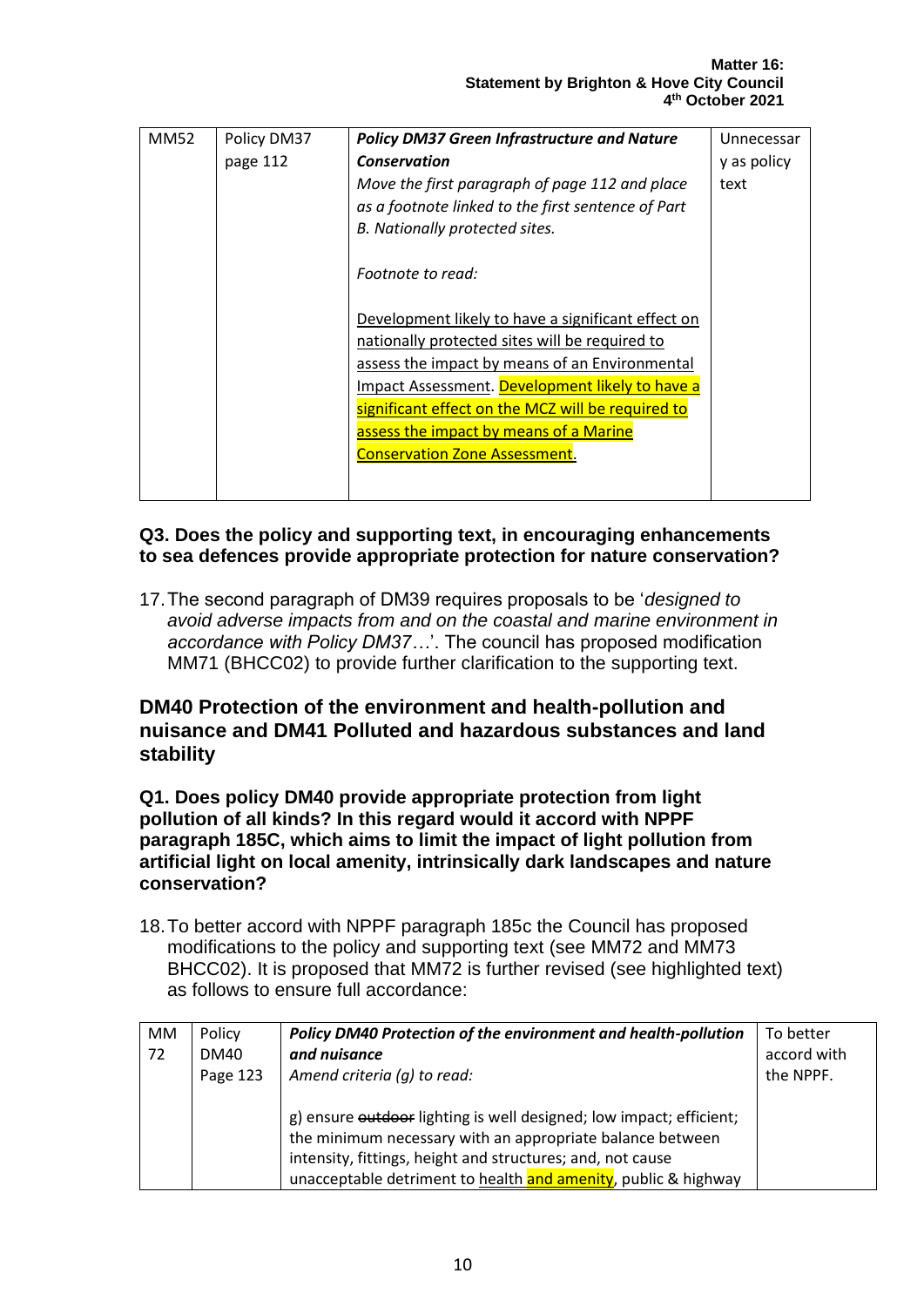|  | safety, biodiversity, in particular priority habitats and species, the<br>night sky and the South Downs National Park International Dark<br>Sky Reserve. |  |
|--|----------------------------------------------------------------------------------------------------------------------------------------------------------|--|
|  | (nb this modification would replace MM72 (BHCC02).                                                                                                       |  |

#### **Q2. Should the policy refer to the lower pollution levels from some motorised forms of transport such as electric cars and very modern diesel vehicles, so as to support their use? In its absence would the policy be effective and consistent with national policy?**

- 19.The policy is considered effective and consistent with NPPF paragraphs 104d and 186 and does not require a specific reference to lower polluting vehicles. The policy complements CPP1 Policy CP9 and CPP2 transport policies which seek to reduce car-based travel, improve air quality, and promote sustainable and low/zero carbon travel This reflects the council's ambitions towards sustainable travel, and tackling climate change and air pollution, as set out in OD58 Air Quality Action Plan. Support for use of lower-polluting vehicles is provided in Part 3 of CP9, through measures which promote alternative fuel use; DM36 Part 3 through requirements for low emission vehicle infrastructure; and DM40 paragraph 2.309 through references to remedial measures in areas of poor air quality.
- 20.A modification to paragraph 2.305 is proposed to reflect the revised AQMA 2020 designation.

| MM | Supporting     | Policy DM40 Protection of the environment and health-pollution    | To reflect new |
|----|----------------|-------------------------------------------------------------------|----------------|
| ## | text to Policy | and nuisance                                                      | designation    |
|    | DM40, para     | Amend supporting text paragraph 2.305 to read:                    |                |
|    | 2.305          |                                                                   |                |
|    | page 123       | <b>Two Six Air Quality Management Areas (AQMAs) are currently</b> |                |
|    |                | designated within the city; one covering the city centre,         |                |
|    |                | Rottingdean, South West Portslade, Sackville Road-Old Shoreham    |                |
|    |                | Road, South Road-Preston Road, and Eastern Road (Hospital). and   |                |
|    |                | Portslade, and a second smaller area that includes Rottingdean    |                |
|    |                | High Street and its junction with the A259.                       |                |
|    |                |                                                                   |                |

#### **Q3. Does policy DM41 reflect the complex and iterative nature of site investigations so as to provide appropriate flexibility and accord with national policy?**

21.DM41 requires desk top survey and, where appropriate, a site investigation; which accords with NPPF paragraph 183b and PPG paragraph 33-007). The iterative process is recognised in paragraph 2.317 through reference to phased conditions. Paragraph 2.319 acknowledges there may be cases where additional flexibility can be provided through the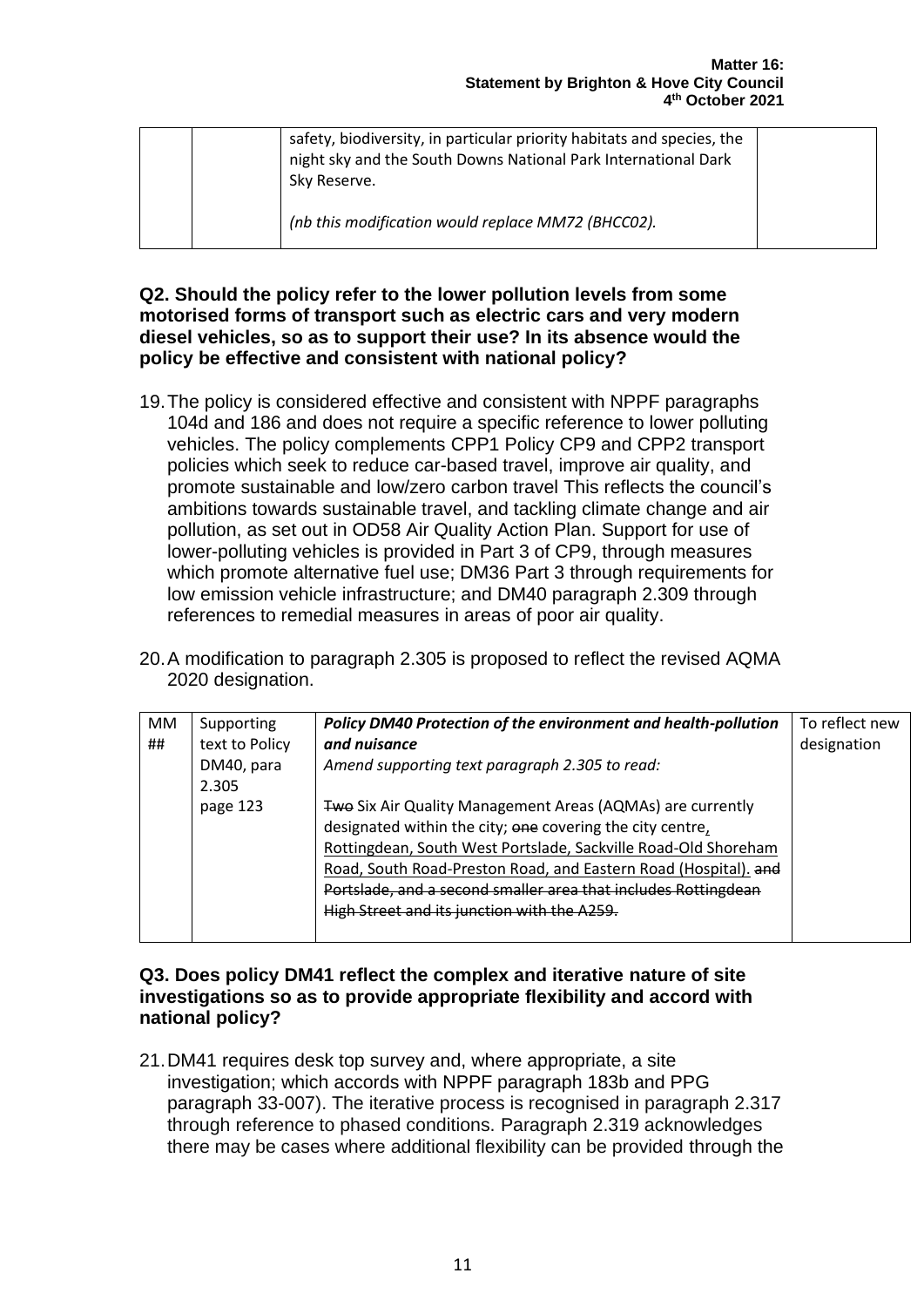ability to grant permission subject to conditions requiring site investigation in cases where contamination risk is not high.

#### **Q4. Would the detailed policy wording ensure that the policies are clearly written and unambiguous, so it is evident how a decision maker should react to development proposals?**

22.The council proposes further modifications to DM40 and DM41 to improve clarity.

| MM | Policy      | DM40 Protection of the environment and health-pollution and       | To improve |
|----|-------------|-------------------------------------------------------------------|------------|
| ## | DM40        | nuisance                                                          | clarity    |
|    | page 122    |                                                                   |            |
|    |             | Amend and combine criteria (e) and (f) to read:                   |            |
|    |             |                                                                   |            |
|    |             | (e) particular regard must be given to demonstrate the impacts of |            |
|    |             | emissions from transport, flues, fixed plant, and, heat and power |            |
|    |             | systems have been considered.; (f) nNew biomass combustion        |            |
|    |             | and CHP plants associated with major developments will not be     |            |
|    |             | acceptable in or near an Air Quality Management Area and          |            |
|    |             | sensitive receptors such as the Royal Sussex County Hospital due  |            |
|    |             | to the need to comply with nitrogen dioxide limits; and           |            |
| MM | Policy      | DM41 Polluted and hazardous substances and land stability         | To improve |
| ## | <b>DM41</b> |                                                                   | clarity    |
|    | page 126    | Amend first sentence of policy to read:                           |            |
|    |             |                                                                   |            |
|    |             | Development proposals must ensure that Planning permission will   |            |
|    |             | be granted for developments that can demonstrate they do not      |            |
|    |             | prejudice heath, safety, natural capital and the quality of the   |            |
|    |             | city's environment.                                               |            |

## **DM42 Protecting the water environment and DM43 Sustainable drainage**

#### **Q1. Should the policy set a water efficiency target of 100 litres per person per day by 2040?**

23.No, as CPP1 Policy CP8 requires the optional water efficiency target of 110 litres per person per day. The council is aware of the 'Target 100'; the draft Greater Brighton Water Plan 2020 (OD67) sets an objective to adopt a region-wide target of 100 litres per person per day by 2040. The CPP1 review will be the appropriate mechanism to consider the appropriateness of requiring a further enhanced water efficiency target.

#### **Q2. Does policy DM42 clearly express the need for development to ensure adequate waste water infrastructure at an appropriate time?**

24.Yes, the policy clearly requires that, where capacity assessments undertaken by the applicants show there is a need for new or improved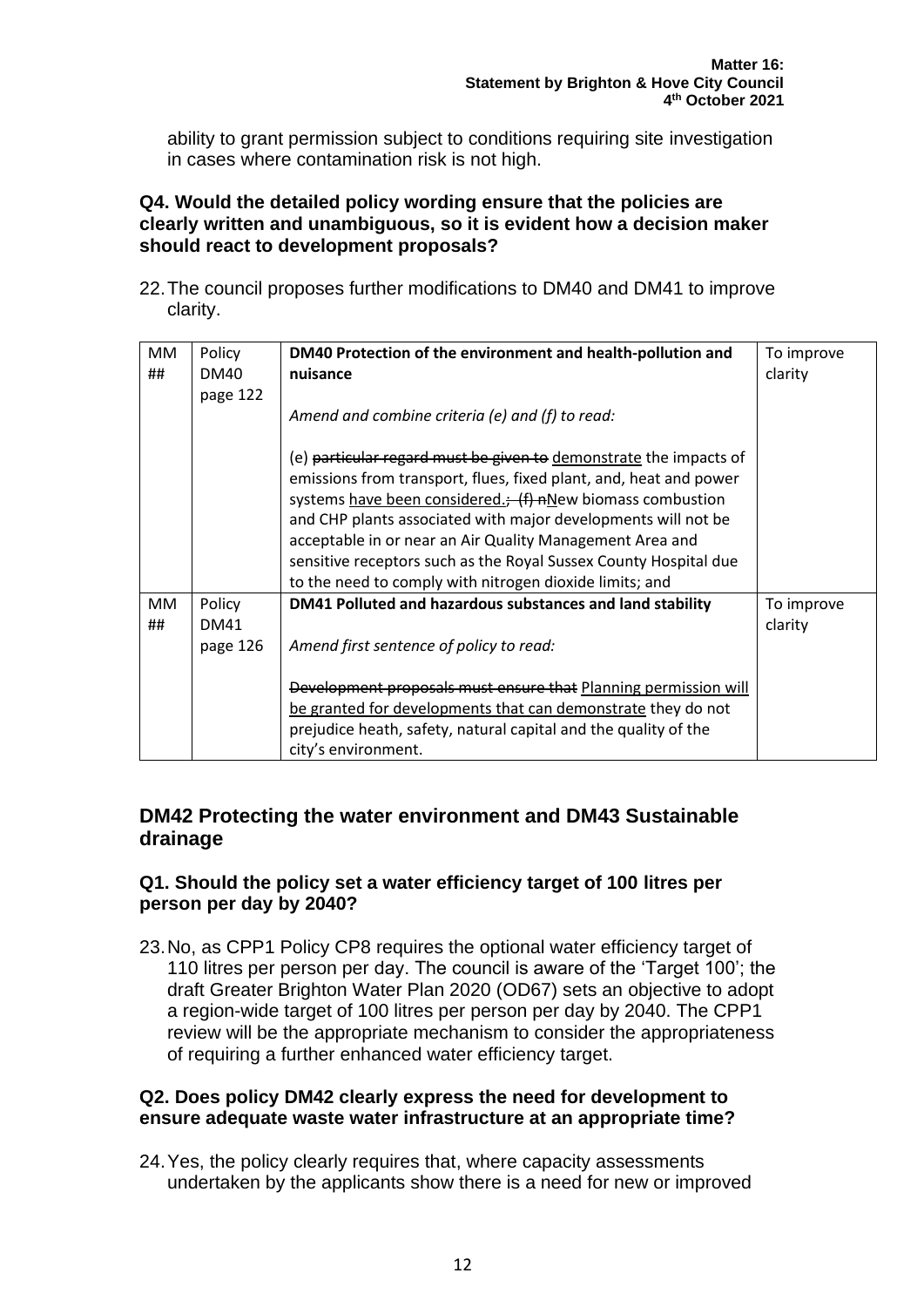infrastructure, the occupation of development will be phased to align with the delivery of water or wastewater infrastructure. The wording of the policy and supporting text reflects wording requested by Southern Water<sup>5</sup>.

#### **Q3. In requiring sustainable drainage systems (SUDS) to be designed and located in accordance with the SUDS SPD, would policy DM43 be justified and effective?**

25.Given the evidence that the urban land use, steep topography and lack of watercourses make Brighton & Hove particularly susceptible to surface water flooding<sup>6</sup>, the SUDs SPD has been adopted to provide detailed technical guidance for applicants that is specific to the city. It is therefore considered justified to make reference to the SPD. However, in order to improve effectiveness the following Main Modification is proposed:

| MM | Policy      | <b>Policy DM43 Sustainable Drainage</b>                                        | For clarity |
|----|-------------|--------------------------------------------------------------------------------|-------------|
| ## | <b>DM43</b> | Amend first sentence of third paragraph of policy to read:                     |             |
|    | page 131    |                                                                                |             |
|    |             | SuDS should be sensitively located and designed from the                       |             |
|    |             | outset, in line with recognised best practice <sup>97</sup> , the Urban Design |             |
|    |             | Framework SPD and in accordance with the Sustainable                           |             |
|    |             | Drainage SPD to ensure that the quality of local water is not                  |             |
|    |             | adversely affected;                                                            |             |
|    |             |                                                                                |             |

#### **Q4. Does policy DM43 and supporting text provide clear guidance that SUDS should be considered at an early stage in the design process, encouraging master planning where appropriate? Is reference to the emerging Urban Design Framework SPD necessary in this respect?**

26.Along with the proposed changes set out in response to Q3, the following proposed changes to the supporting text are proposed to add further clarity and reference to the Urban Design Framework SPD:

| <b>MM</b> | Supportin   | <b>Policy DM43 Sustainable Drainage</b>                    | For clarity |
|-----------|-------------|------------------------------------------------------------|-------------|
| ##        | g text      | Amend paragraph 2.333 to read:                             |             |
|           | $2.333$ to  |                                                            |             |
|           | Policy      | 2.333 The choice of appropriate sustainable drainage       |             |
|           | <b>DM43</b> | measures for a site/development should be informed by      |             |
|           |             | specific catchment and ground characteristics, and will    |             |
|           | page 132    | require the early design stage consideration of a wide     |             |
|           |             | range of issues relating to the design, location,          |             |
|           |             | management, long term adoption and maintenance of          |             |
|           |             | SuDS. A landscape-led approach to sustainable drainage     |             |
|           |             | techniques should be undertaken. Best practice and         |             |
|           |             | detailed guidance is set out in the South East Authorities |             |
|           |             | Water People Places masterplanning guidance together       |             |

<sup>5</sup> At Draft City Plan Part 2 Regulation 18 consultation stage – see CD18b

<sup>6</sup> ED13a Strategic Flood Risk Assessment Level 1 and Level 2 Screening -October 2018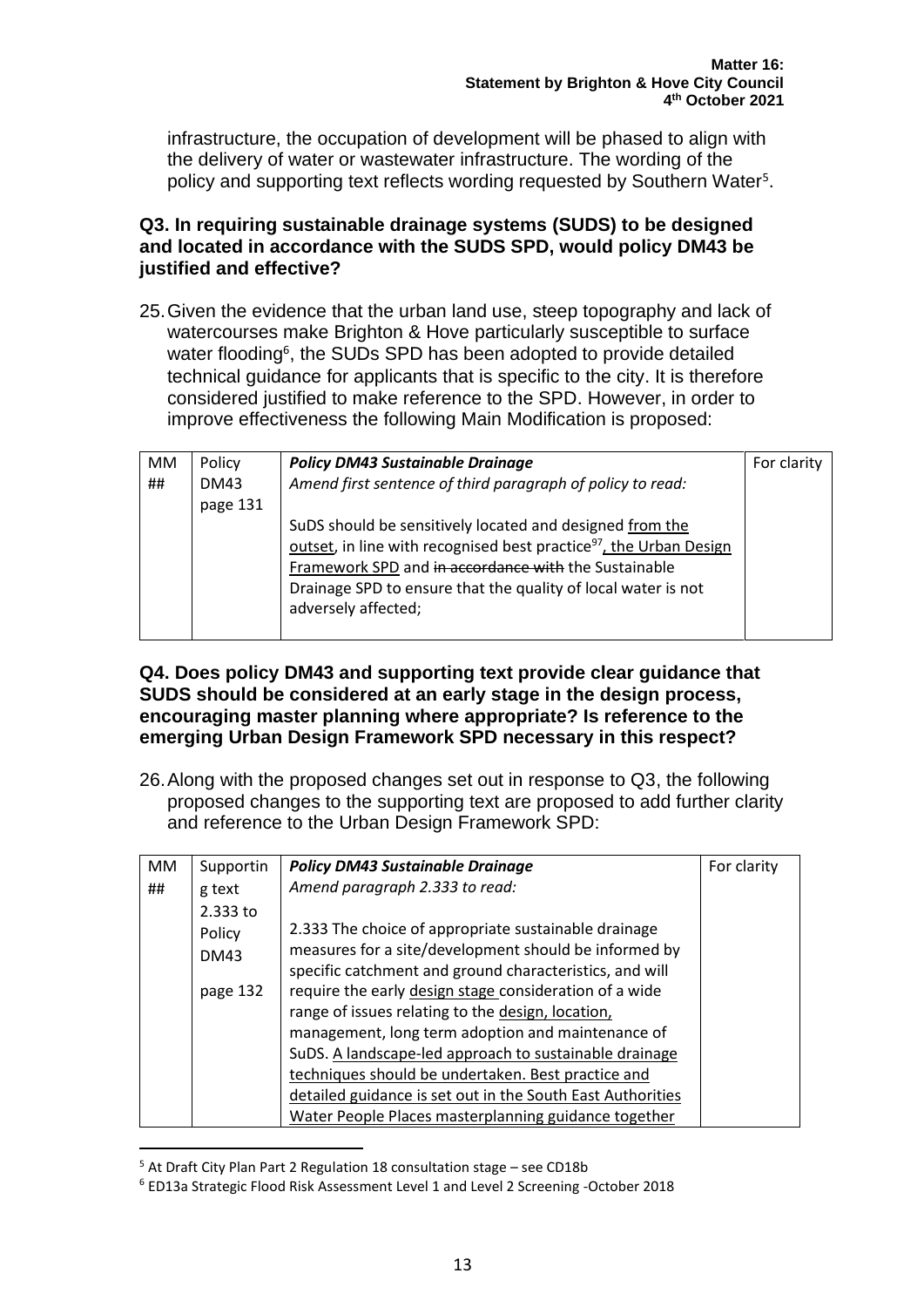|  | with the Urban Design Framework SPD, the Sustainable |  |
|--|------------------------------------------------------|--|
|  |                                                      |  |
|  | Drainage SPD and the CIRIA (2015) guide for master   |  |
|  | planning sustainable drainage into developments.     |  |
|  |                                                      |  |
|  |                                                      |  |
|  |                                                      |  |

#### **Q5. Would policy DM43 and DM42, together provide appropriate safeguards for water quality and quantity?**

27.Yes, given the chalk aquifer and being within a 'water stressed' region, DM42 complements CPP1 Policy CP8<sup>7</sup> by specifically requiring development to protect and improve water quality. Development will not be permitted if it will have an unacceptable impact on the quality and potential yield of local water resources used for public water supplies. DM43 ensures that sustainable drainage is incorporated in all developments and that through its design and location local water quality is not adversely affected.

# **DM44 Energy efficiency and renewables**

**Q1. Would the approach to energy efficiency and renewables accord with national policy, in particular the Written Ministerial Statement 2015 on nationally described standards? How would it interact with City Plan Part 1 policy CP8? Should it take into account the whole energy life cycle of development?**

- 28.DM44 accords with the Planning and Energy Act 2008 which allows LPAs to set local targets for energy efficiency and the 2015 WMS which sets an expectation that LPAs should not set energy efficiency standards for new homes higher than the energy requirements of the CSH Level 4, which is equivalent to a 19% improvement on the Part L 2013 standard<sup>8</sup>. The Government has clarified that the NPPF<sup>9</sup> does not prevent LPAs from using their existing powers under the Planning and Energy Act 2008 or other legislation where applicable to require energy efficiency standards above Building Regulations.
- 29.DM44 complements CP8 by applying the minimum standard of at least 19% improvement on carbon emissions to all development not just residential new build.

 $7$  CPP1 Policy CP8 Sustainable Buildings aspires to water neutrality and appropriately sets out the optional water efficiency target of 110 l per day for new residential development (CP8.e) and requires water supplies to be safeguarded within Ground Water Source Protection Zones (CP8.l).

<sup>&</sup>lt;sup>8</sup> January 2021 Government response to Future Homes consultation at paragraph 2.40 indicates in the immediate term: 'will not amend the Planning and Energy Act 2008, which means that local planning authorities will retain powers to set local energy efficiency standards for new homes'

<sup>9</sup> Government response to the draft NPPF consultation MHCLG, July 2018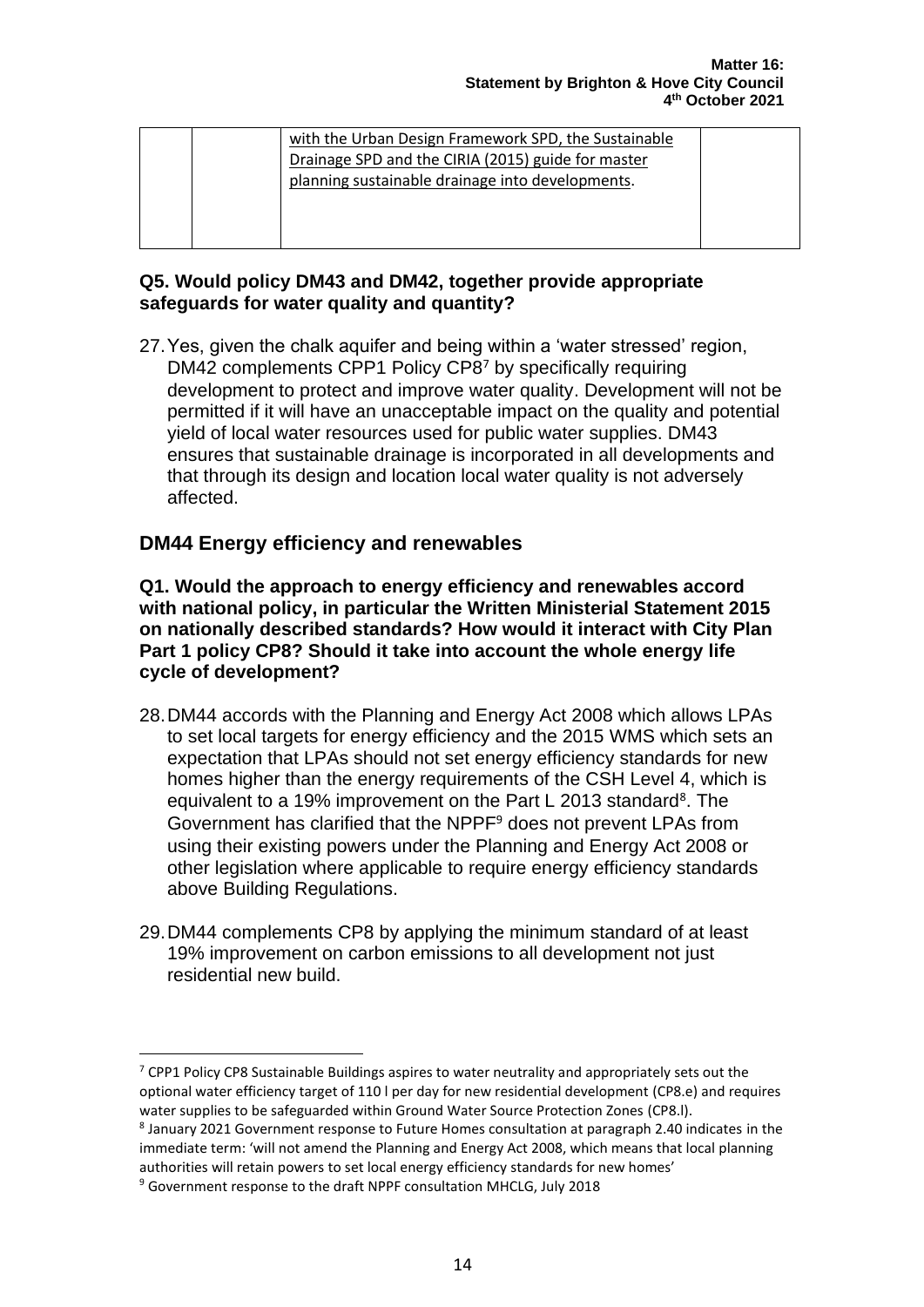30.CP8.2.i requires demonstration of how developments use materials that have low embodied carbon. Requiring applicants to undertake a whole energy life cycle of development would need to be considered through a review of CPP1. A methodology for establishing the embodied carbon in buildings would need to be prepared and consideration given to appropriate application (type and size of development). CPP1 review will be informed by the council's emerging Circular Economy Routemap, best practice and the council's current Whole Life Carbon Assessment pilot on a new build council homes project.

**Q2. In seeking to encourage all development to improve energy efficiency, would the policy be effective in meeting its aim to contribute towards a carbon neutral city by 2030? What is the evidence to support the standards encouraged and are they justified? What is the justification for the areas indicated where greater reductions in CO2 emissions would be encouraged (Low Carbon Opportunity Zones – Development Area 1-7, H2 allocations and industrial areas identified and safeguarded in CP3.3)?**

- 31.DM44 will contribute towards reducing CO2 emissions from the built environment. It will help achieve the council's carbon neutral city target by requiring a reduction in energy consumption and an increase in low and zero carbon (LZC) energy generation in those types of developments not covered by CPP1 Policy CP8. CP8.1 requires 19% carbon reduction improvements against Part L for new build residential and BREAAM standards for new commercial buildings over 1000 sq. m/ 0.5ha. DM44 applies this to all development including conversions and changes of use.
- 32.The 19% reduction is the maximum carbon savings that can be sought under current national planning policy and will result in efficient buildings which reduce the demand for energy and deliver some additional renewable energy generation for the city (CP8 4.80).
- 33.ED11 CPP2 Energy Study provides the justification for the requirements set out in DM44.1; i.e the need to mitigate carbon emissions associated with all new development<sup>10</sup> and to meet local and national policy objectives for CO2 emissions reduction $11$ .
- 34.The evidence to support the higher energy performance standards required in DM44.2 is set out in ED11 (section 3.3.3 -3.3.4) and the standards are justified in order to improve the energy efficiency of new and

<sup>&</sup>lt;sup>10</sup> Figure 3, page 30, Brighton & Hove CPP2 Energy Study 2018 ED11 indicates that the city's homes and workplaces are responsible for 70% of the city's carbon emissions.

<sup>&</sup>lt;sup>11</sup> As summarised in paragraphs 2.336 of DM44, page 135 of SD01 Proposed Submission CPP2.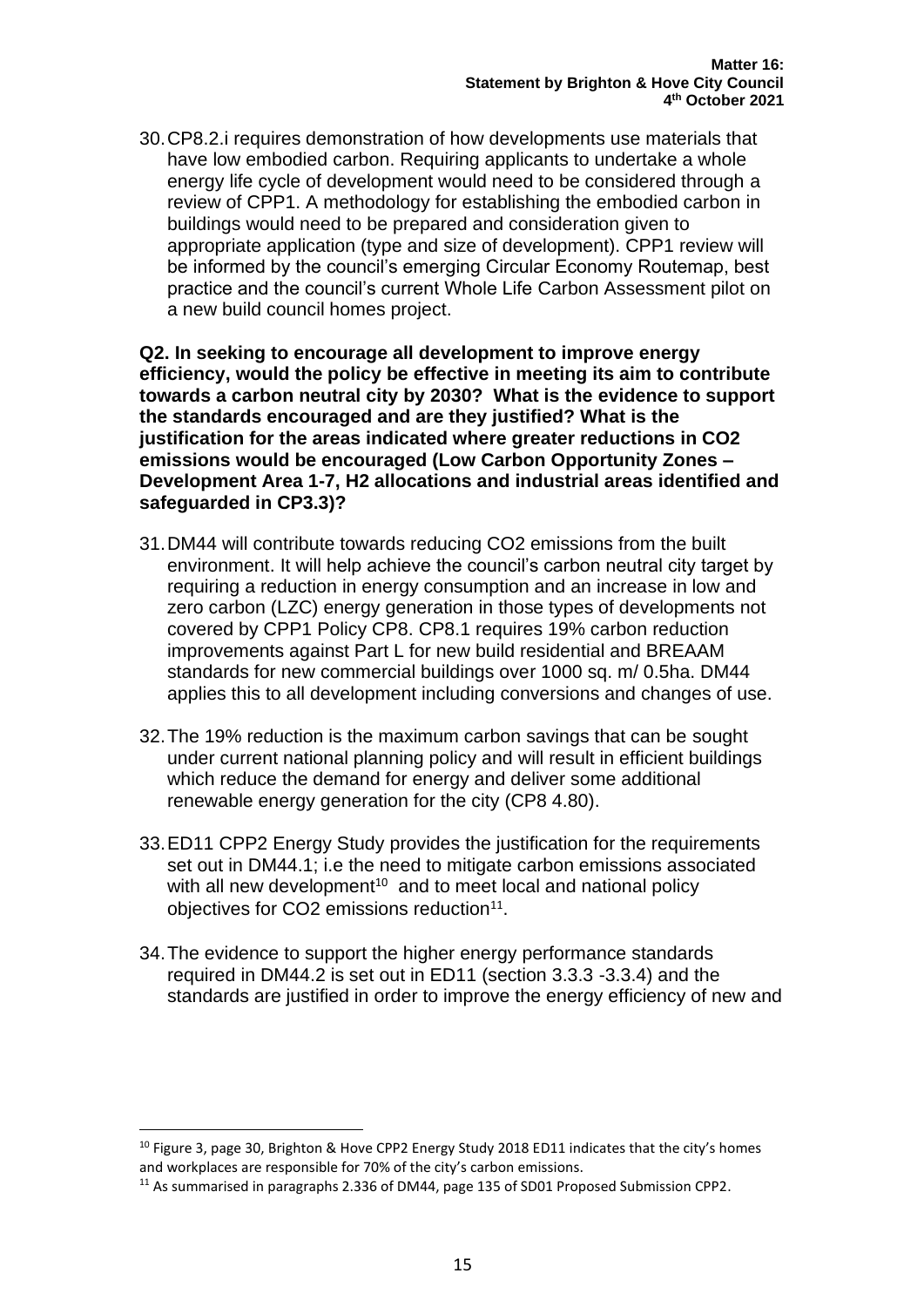existing properties<sup>12</sup> and fuel poverty in the city<sup>13</sup>. Recent government consultations indicate the Government's commitment to tighten standards<sup>14</sup>. ED11 considered that applying the standards would not impact on viability (sections 5.6 and 7.2 pages 78 and 90).

35.Building Regulation 25A requires all new developments to assess the potential to incorporate LZC energy technologies. Opportunities for delivering LZC technologies exist across the city, but there are some locations which may be particularly suitable for increased levels of decentralised, LZC energy installations, or to make best use of resources and/or to mitigate adverse impacts. As described in DM44 (paragraph 2.352- 2.355) these are: Development Areas 1-7, H2 housing allocations in the urban fringe and CP3.3 industrial estates/ business parks. Further explanation and justification is set out in ED11 (section 5 and summarised in 5.4) which mapped opportunities and constraints for a range of LZCs (such as solar, air source heat pumps and wind turbines) and opportunities for enhanced district heat networks**.** CP8 and DM44 standards are expressed as a minimum to provide the flexibility/opportunity for developers to go further and therefore DM44.3 identifies areas of the city where opportunities exist to go beyond the minimum standards.

#### **Q3. Are Modifications to the policy and supporting text required to clarify the interrelationship with the standards encouraged for all new development and the Future Homes Standard and Future Buildings Standard? In light of those emerging standards would the policy be effective?**

- 36.Main Modifications MM74, MM754 and MM78 are proposed (BHCC02) to clarify the position of DM44.1 regarding the impending Future Homes and Building Standards (FHS, FBS)<sup>15</sup> and interim uplift in Part L which when brought into effect would supersede the 19% standard in DM44 and would be applied to all development as set out in the Government's response to the Future Homes Consultation.
- 37.The FHS and FBS recommendations have yet to be implemented or consolidated into Building Regulations. It is understood they will come into effect in 2025 and interim standards will come into force from June 2022. However, transitional arrangements mean that developments could

 $12$  ED11 at section 3.3.3 -3.3.4 shows there is lower energy performance in existing buildings than in new buildings in the city. In existing buildings, 57% of non-domestic properties, and 74% of dwellings achieve a 'D' rating or above. Of these dwellings, the majority have a 'potential' to achieve a 'C' or 'B' rating with some relatively straightforward cost effective energy efficiency improvements.

 $<sup>13</sup>$  In Brighton & Hove fuel poverty was estimated to affect 11.9% of households, higher than national</sup> and regional averages.

<sup>&</sup>lt;sup>14</sup> BEIS, March 2021 [The Non-Domestic Private Rented Sector Minimum Energy Efficiency Standards](https://assets.publishing.service.gov.uk/government/uploads/system/uploads/attachment_data/file/970192/non-domestic-prs-mees-epc-b-future-trajectory-implementation.pdf) [Implementation of the EPC B Future Target](https://assets.publishing.service.gov.uk/government/uploads/system/uploads/attachment_data/file/970192/non-domestic-prs-mees-epc-b-future-trajectory-implementation.pdf) and BEIS, September 202[0 Improving the Energy](https://assets.publishing.service.gov.uk/government/uploads/system/uploads/attachment_data/file/946175/prs-consultation-2020.pdf)  [Performance of Privately Rented Homes in England and Wales](https://assets.publishing.service.gov.uk/government/uploads/system/uploads/attachment_data/file/946175/prs-consultation-2020.pdf)

<sup>&</sup>lt;sup>15</sup> The Future Homes Standard: 2019 Consultation on changes to Part L (conservation of fuel and power) and Part F (ventilation) of the Building Regulations for new dwellings, January 2021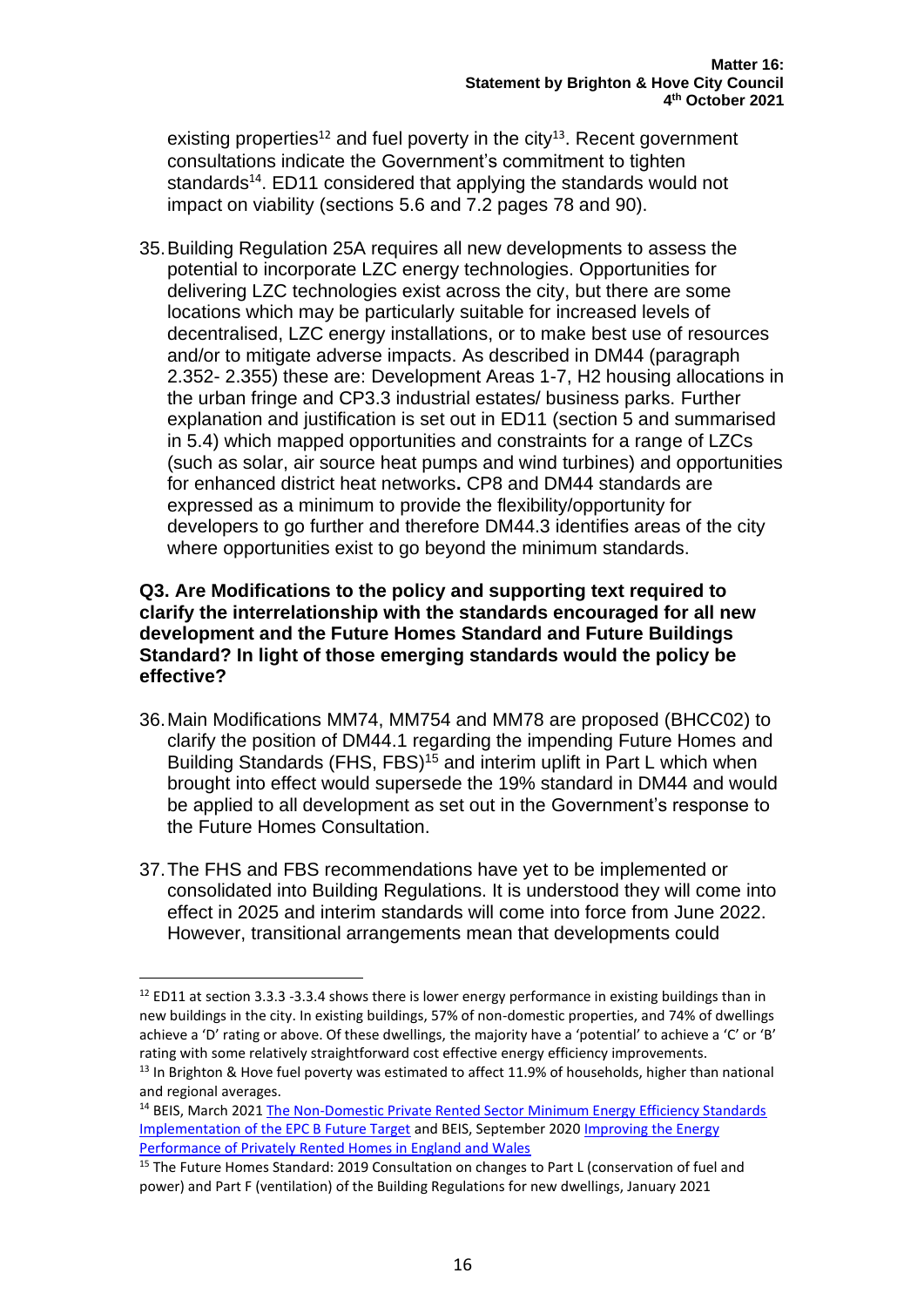continue to be built under current regulations until June 2023. Therefore DM44 should be retained, with appropriate future proofing to ensure it remains effective as proposed in the MMs until the FBS and FHS come into force.

#### **Q4. In considering City Plan Part 1 policy CP8 and this policy, does the Plan provide appropriate support for energy efficiency retrofitting?**

- 38.Yes, CP8 recognises that to deliver significant carbon savings, emissions associated with the existing building stock must be addressed in addition to setting standards for new development (paragraph 4.82). Appropriate support for energy efficiency retrofitting is provided in CP8.f which applies to all development including extensions and changes of use and requires improvement to the sustainability of existing buildings, making the most effective use of land, and re-using existing buildings (paragraph 4.89).
- 39.DM44 complements CP8. Given the importance of addressing energy consumption from domestic and non-domestic buildings, the council considers opportunities to improve the performance of existing and new developments should be taken in advance of the Government targets. DM44.2.i requires a minimum Energy Performance Certificate (EPC) rating of 'C' for conversions and changes of use of existing buildings to residential and non-residential use. Achieving EPC 'C' will require basic energy efficiency retrofitting measures such as loft/wall insulation, double glazing, improved heating systems and will help to achieve government Minimum Energy Efficiency Standards.
- 40.The council's PAN08 and PAN09<sup>16</sup> provide advice on retrofitting issues for houses in conservation areas and external wall insulation.

#### **Q5. Are Modifications required to ensure that the policy is clearly written and unambiguous, so it is evident how a decision maker should react to development proposals?**

41.The first sentence of the policy could be improved by the following proposed modification:

| <b>MM</b> | Policy      | <b>Policy DM44 Energy Efficiencies and Renewables</b>             | For clarity |
|-----------|-------------|-------------------------------------------------------------------|-------------|
| ##        | <b>DM44</b> | Amend first sentence of policy to read:                           |             |
|           | Page 134    | The council will encourage require all development to improve     |             |
|           |             | energy efficiency and achieve greater reductions in CO2 emissions |             |
|           |             | in order to contribute towards Brighton & Hove's ambition to      |             |
|           |             | become a carbon neutral city by 2030. The following standards of  |             |

<sup>&</sup>lt;sup>16</sup> PAN08 External wall insulation December 2016) and PAN09 Householder guidance on energy efficiency for historic houses in Conservation Areas (December 2016)